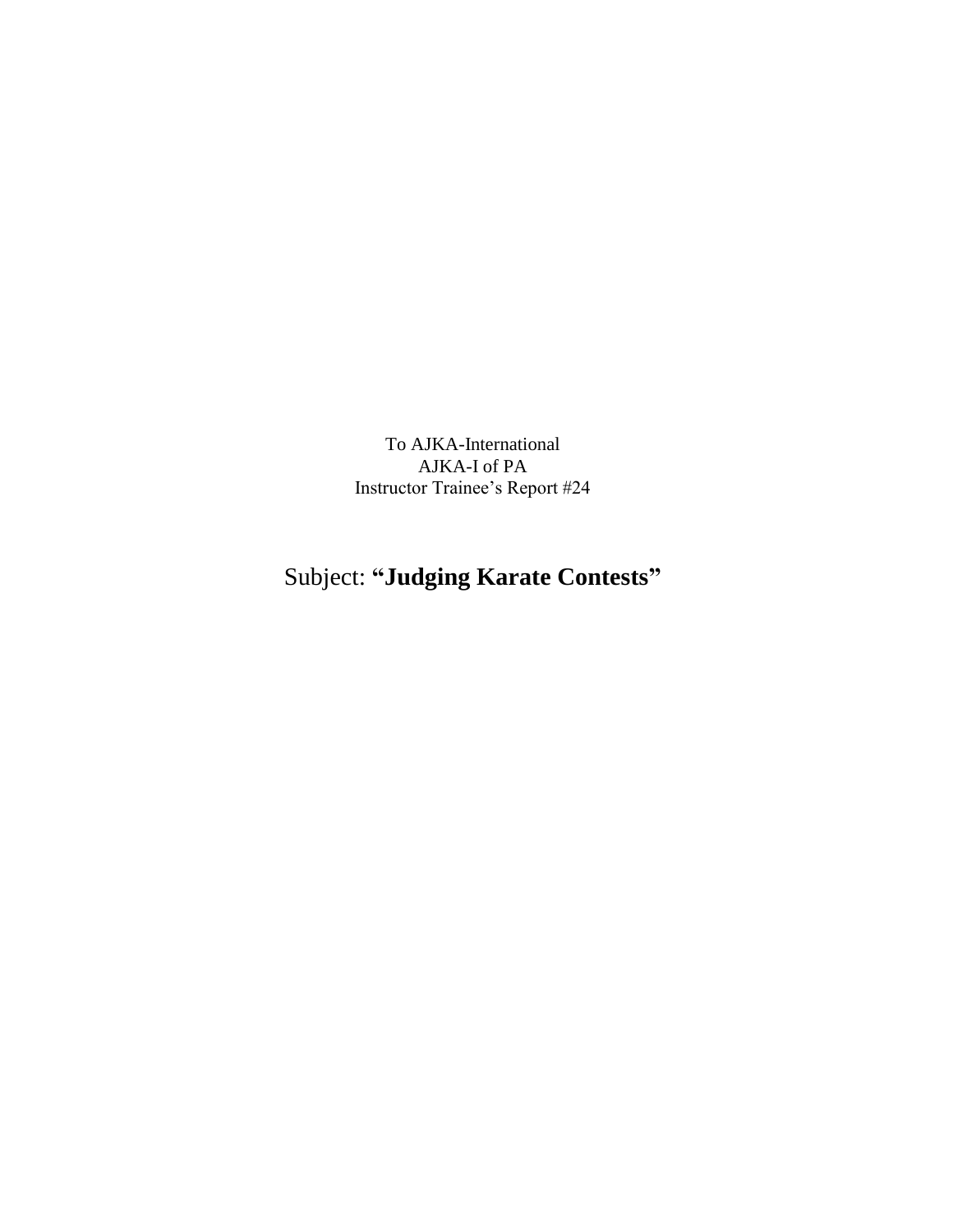To AJKA-International AJKA-I of PA Instructor's Trainee Report #24 Subject: Judging Karate Contests

Besides karate being a martial art it is also an exciting sport. Like other sports, there are competitions, or tournaments, in which karate-kas compete for medals and/or trophies by demonstrating their ability and skills. On any given weekend there can be numerous karate competitions in your area to test your skills. Beside local tournaments there are also national and international events.

In any karate tournament there are two main events -- kata and kumite. These two main events are often broken into other events such as: team kata, team kumite and kobudo. The competitor can compete in all or a few of these events.

Having just held my first tournament in May 2015 I learned that a karate competition is a show. It is your job as the host to put on the best show possible for both the spectators and the competitors. The competitors are the entertainment and the family, friends and other spectators are the audience.

Besides the location and the medals/trophies, the most important aspect of a successful tournament are good judges and referees. The competitors and the spectators must believe that the rules are known and followed by each Referee and Judge. As such, it is critical that the Referees and Judges look and act professional at all times and they must know the rules. Our tournaments utilize a modified version of the International Karate Union rules.

All Referees and Judges must look professional. The Referee and Judge uniform is composed of:

- Navy blue blazer bearing two silver buttons
- White button down shirt
- Red Tie (preferably with AJKA-I logo)
- Light grey pants
- Black socks
- Black shoes
- AJKA logo for Blazer

The Referee organizes, coordinates and supervises the whole activity at the match area. He has the ultimate responsibility of judgment. He is responsible for ensuring that matches are conducted according to the rules and guidelines of the tournament.

The Referee has the ability to stop the match to ask the Judges questions, revise an error or any decision against the rules. The Referee is responsible to explain the grounds on which a decision is made, announce fouls and issue warnings. Essentially, the Referee has all of the power during the matches

The Judges sit in the corners of the match area. It is the main job of the Judges to assist the Referee in evaluating the performance of the contestants to determine a winner of the match. A Judge may only call what they see in their line of vision.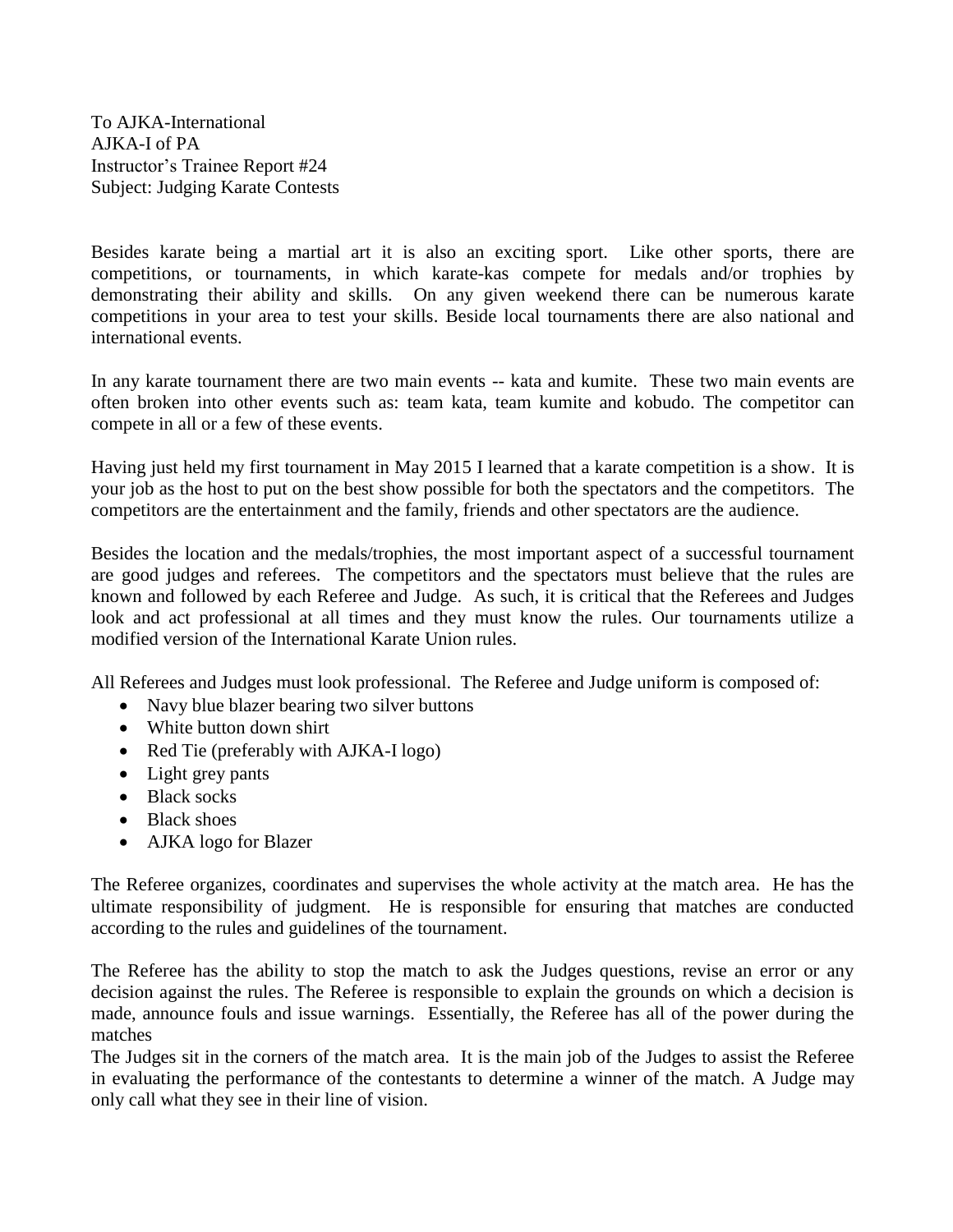Both Kata and Kumite are held within a match area. It is customary that the match area is between 6x6 to a maximum of 8x8 meters depending on the space of the competition floor. While national and international competitions are held on tatami mats most local events are held on wood floors.

All competitors must wear a clean white karate-gi. The sleeves of the gi-jacket must reach half way down the forearm and must not be longer then the bend of the wrist – sleeves cannot be rolled up. The gi-pants must not reach the floor and cannot be rolled up.

In kumite matches, competitors (children) must wear head gear, hand gear, leg gear, mouth piece, and groin protectors. In adults matches the competitor needs to wear hand gear, mouth piece and groin protector. All of the other equipment is optional. All females need wear their hair back.

Kata competition is judged either by using flags (Red and White or Red and Blue) or utilizing score cards (0-9 whole numbers with decimals 0-9). While there is always a Center Referee who sits in the center chair the amount of corner Judges can vary between 2 and maximum of 4.

If the flag system is used then the Referee and Judges each have two flags (red and white or Red and Blue) then the two competitors will enter the match area at the same time. One competitor will be designated aka (red) and the other will be shiro (white). They will stand on either the aka or shiro line. Each competitor will then announce the kata that they are performing. The Center Referee will repeat the kata announced so there is no confusion. The center Referee will then announce Hajime to begin the match and both competitors will perform their kata. When both competitors complete their kata the Center Referee will announce Yame to end the competition. The center Referee will then blow his whistle and immediately and simultaneously the Center Referee and the corner Judges shall raise their flags as to who won the match aka or shiro. The majority of the flags determine the winner.

In the adult advance or black belt division the competitors will enter the match area separately and perform their kata. The reason for this is that some of the advance kata take up larger amount of space. Once both competitors have performed their kata separately the Center Referee will call both competitors into the match area. The competitors will stand on their designated area (aka or shiro) and then the center Referee will blow his whistle for the judges to make a decision regarding the winner.

If the card system is used then the Referee and Judges will have a set of score cards with whole numbers 0-9 and with decimals 0-9. The Center Referee will then call one contestant into the ring at a time. The contestant will announce the kata that they are performing. The Center Referee will repeat the kata. The Center Referee will then announce Hajime for the competitor to begin his kata and yame when the kata is completed. The center Referee will call Hantei for the Corner Judges decisions. Immediately and simultaneously the Center Referee and the corner Judges will raise their score boards with their decisions. Out of three (3) or five (5) scores received the highest and the lowest shall be removed and the remaining one (1) or three (3) scores will be totaled. If there are any ties the individuals that tied will have their highest and lowest scores added back to break the tie.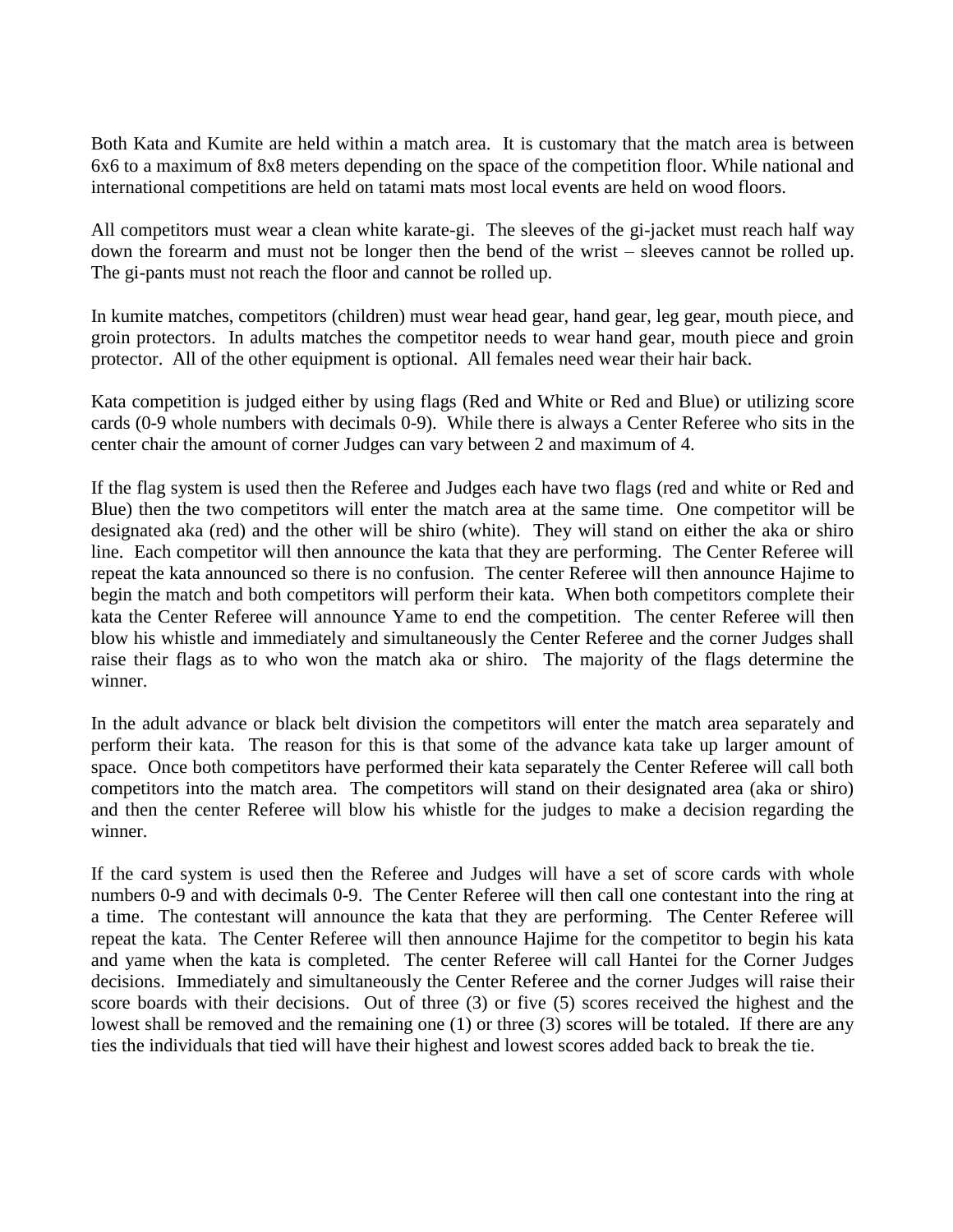Depending on the rules of tournament children and adults may be required to perform a different kata during each round of competition.

In kata competition the Referee and Judges are looking for the following:

- Sequence
- Control and power
- Speed and rhythm
- Tension and contraction
- Direction of movement
- Coordination
- Concentration
- Understanding of the kata techniques
- Stability and balance
- Breathing
- Spirit kiais
- Feet are flat
- No rocking

Kumite matches are similar to Kata in that there is a Center Referee and Corner Judges and that the competition occurs within the match area. However, the Center Referee in not seated. The center Referee is standing and conducting the match while the corner Judges are seated.

All child matches are Shobu Sanbon continuous 2 minutes and adult black belt division is Shobu Ippon, except for the final round when it will be Shobu Sanbon.

The Kumite match is decided by a scoring system: Ippon, Wazari or hantei. An Ippon is awarded when an exact and powerful technique is delivered to the recognized scoring areas under the following conditions:

- good form (technique, synchronization, position and balance)
- strong vigour (kime)
- good attitude
- zanshin
- proper timing
- correct distancing

Ippon is awarded

- When an attack is delivered with perfect timing and the opponent started to move towards the attacker
- When an attack is delivered immediately as the opponent was unbalanced by the attacker.
- When a combination of successive and effective attacks are used.
- For the combined use of tsuki and keri techniques.
- When the opponent has lost their fighting spirit and turned their back to the attacker.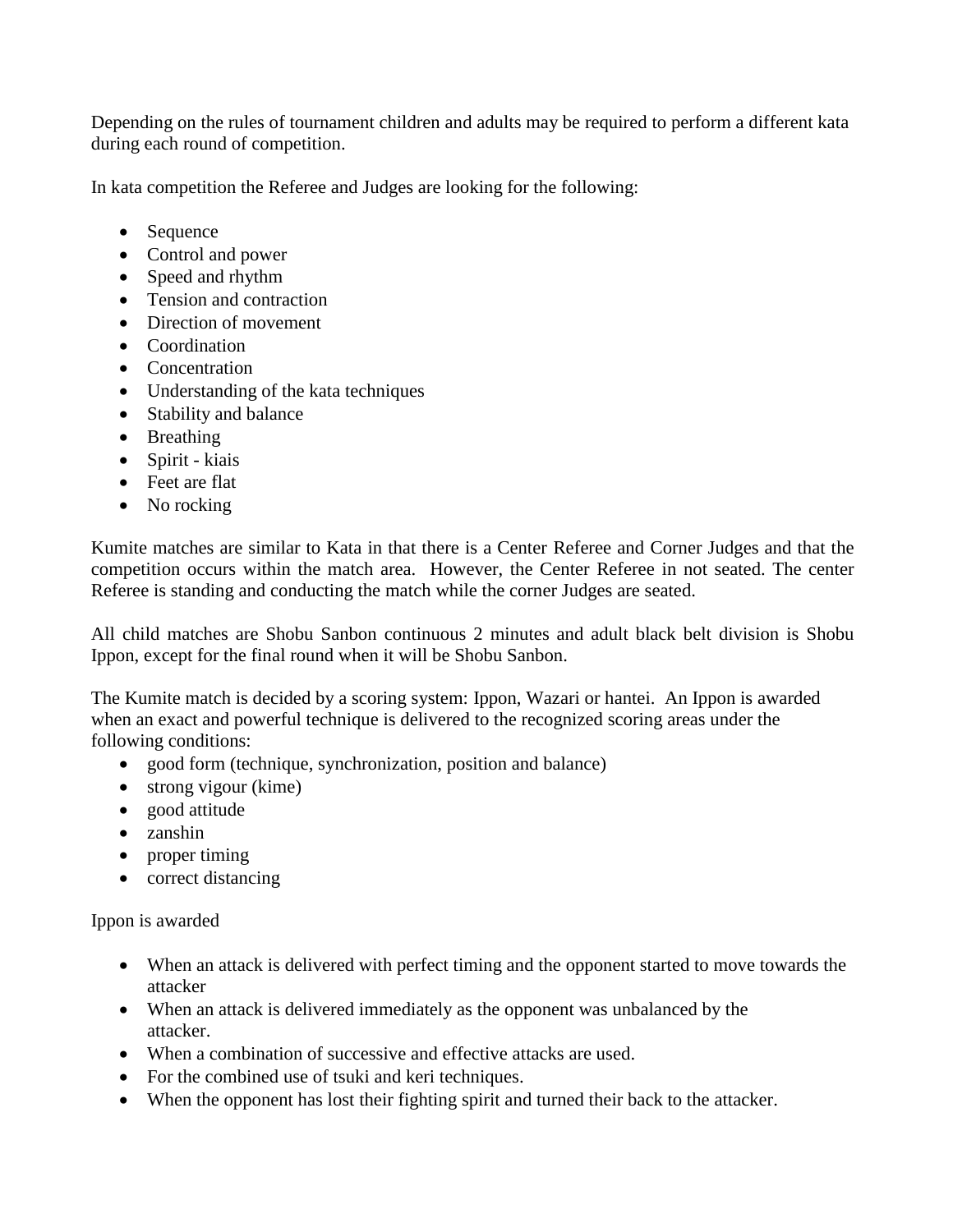- Effective attacks delivered on the undefended parts of the opponent.
- For valid Jodan Geri techniques

A Waza-ari is awarded for a technique almost comparable to that needed to score Ippon. The refereeing panel must look for Ippon in the first instance and only award a Wazaari in the second instance.

Victory will be awarded by obtaining the higher score after two (2) minutes of the kumite match or by reaching Ippon (two wazari) or Sanbon (six wazari) score. Victory can also be awarded by Hantei, defeat due to foul or disqualification (hansoku), or forfeit.

During the kumite match the Center Referee and Judges are also watching for forbidden actions or techniques by the competitors. They are categorized in the following manner:

- **Atenai**
	- o Uncontrolled attacks
	- o Techniques which make excessive contact
	- o Attacks to the upper and lower limbs, hip joint, knee joints, the insteps and the shins
	- o Attacks to the groin
	- o Open hand techniques to the face, throat, and neck
	- o Jumping techniques like Tobi Yokogeri or Uraken Uchi
	- o Grabbing (unless immediately followed up by a technique)
	- o Time-wasting. This includes refusing to fight, running away from the opponent
	- o Dangerous leg sweeping techniques
	- o Dangerous throws
	- o Unsporting behavior
	- o Any behavior likely to bring Karate into disrepute
	- o
- **The possible penalties are:**
- **Private warning: Atenai**
- Official warning: Atenai Chui
- **Disqualification: Atenai Hansoku**
- Mubobi Lack of regard for the contestant's own safety or integrity. The following situation will be punished with Mubobi:
	- o Attacks with an unguarded head in front
	- o Turning away after an attack (as a tactical or theatrical move) to draw the Referee's attention to the technique. The contestant is defenseless and their back may be exposed.
		- The possible penalties are:
		- Private warning: Mubobi
		- Official warning: Mubobi Chui
		- **Disqualification: Mubobi Hansoku**